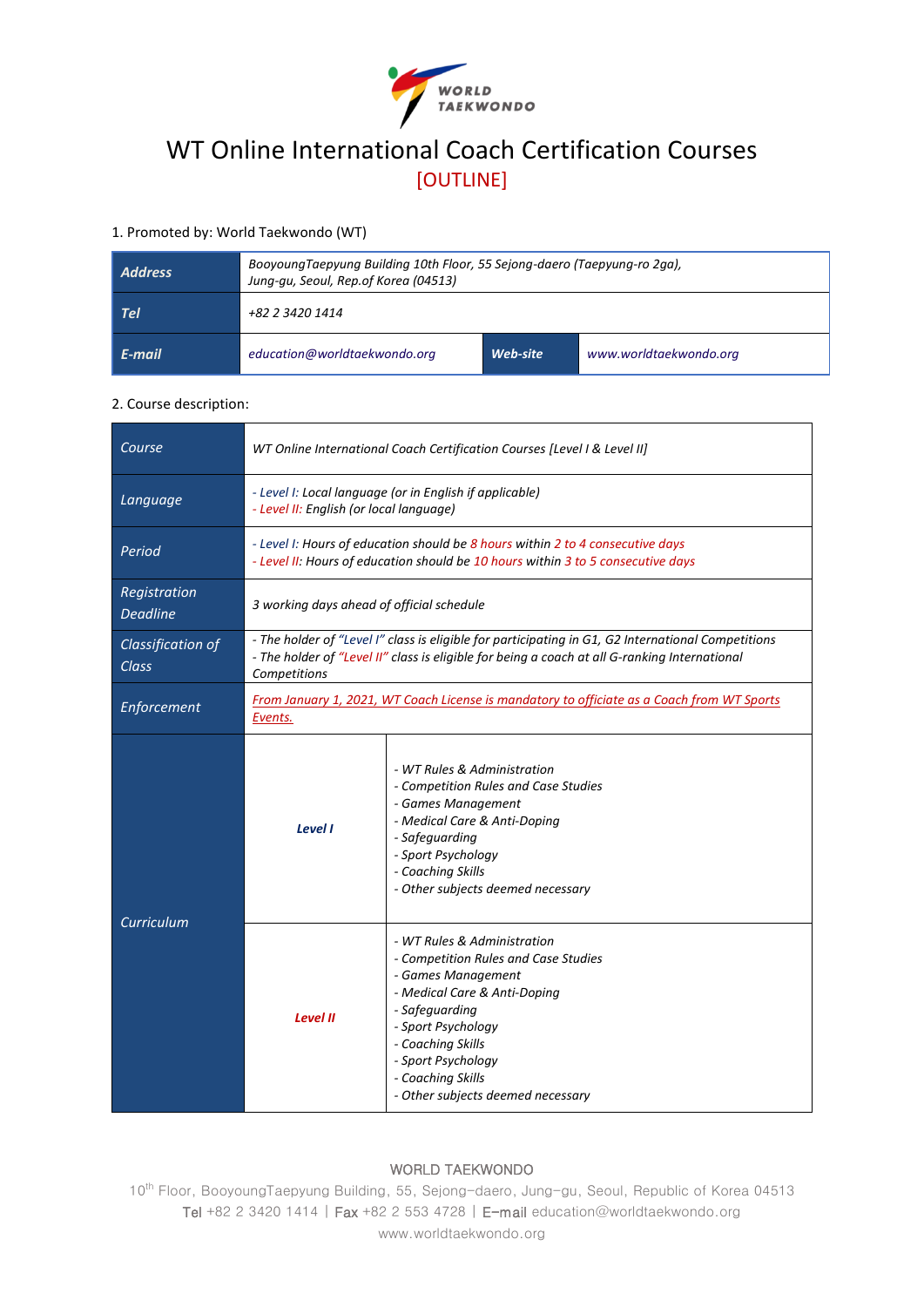

#### **3. Qualifications of participation:**

- 3.1 Qualification for application for Level I
	- *1) Holder of Global Official License ('GOL');*
	- *2) Applicant who has experience in coaching;*
	- *3) Applicant aged 21 years old or above;*
	- *4) Applicant recommended by the pertinent MNA*

# 3.2 Qualification for application for Level II:

- *1) Applicant holding the Level I International Coach Certificate; or*
- *2) Applicant who has coached at the WT promoted championships in the previous year;*
- *3) Applicant who has valid CU Coach License valid for 2020 or beyond*
- *4) Applicant who has a command of the English language both in speaking and writing (not applicable for Level I)*

# **4. Registration process:**

*- Registration will only be made via GMS - [https://worldtkd.simplycompete.com/login.](https://worldtkd.simplycompete.com/login) Participant is requested to have valid WT Global License to be registered. (Infographics attached for the details)*

# **5. Attendance fee:**

| Event                                                  | Attendance fee                        |  |
|--------------------------------------------------------|---------------------------------------|--|
| Level I / WT Online Coach Certification Course         | 200 US\$ (Two hundred U.S. dollars)   |  |
| <b>Level II</b> / WT Online Coach Certification Course | 300 US\$ (Three hundred U.S. dollars) |  |

## **6. Method of payment:**

# *- Option 1: Online Payment Instruction*

*Applicants can pay online during the registration process by credit/debit card. If the applicant wishes to pay online at a later time but before the deadline the registered applicant can also log in back at any time to their own personal GMS profile page go the Courses Tab, find the course and click on the "PAY" button to pay online by credit/debit card. The registration fees (pre-described) must be paid in advance of the course to be confirmed.* 

# *- Option 2: Offline Payment Instruction (Offline payment must be completed no later than 3 working days ahead of official course schedule)*

*You must pay offline by bank transfer to the World Taekwondo Bank Account below details and ensure all bank transfer fees are 100% covered. If there is a short fall you will be required to pay this before having access to any ONLINE WEBINAR/COURSE. When paying please including your WT License # and name as reference.*

# WORLD TAEKWONDO *Please pay to following account: Direct Bank Transfer Details:* **Bank Name:** KEB Hana Bank Account Name: WORLD TAEKWONDO **Bank Address:** 045-13 39, Sejong-daero, Jung-gu ABA Code: **Account Number:** 548-910001-08032 Routing Number: **City/State/Zip:** Seoul Seoul Swift Code (BIC): KOEXKRSE or **KOEXKRSEXXX Country:** South Korea Reference: WT License # - Name

10<sup>th</sup> Floor, BooyoungTaepyung Building, 55, Sejong-daero, Jung-gu, Seoul, Republic of Korea 04513 Tel +82 2 3420 1414 | Fax +82 2 553 4728 | E-mail education@worldtaekwondo.org www.worldtaekwondo.org